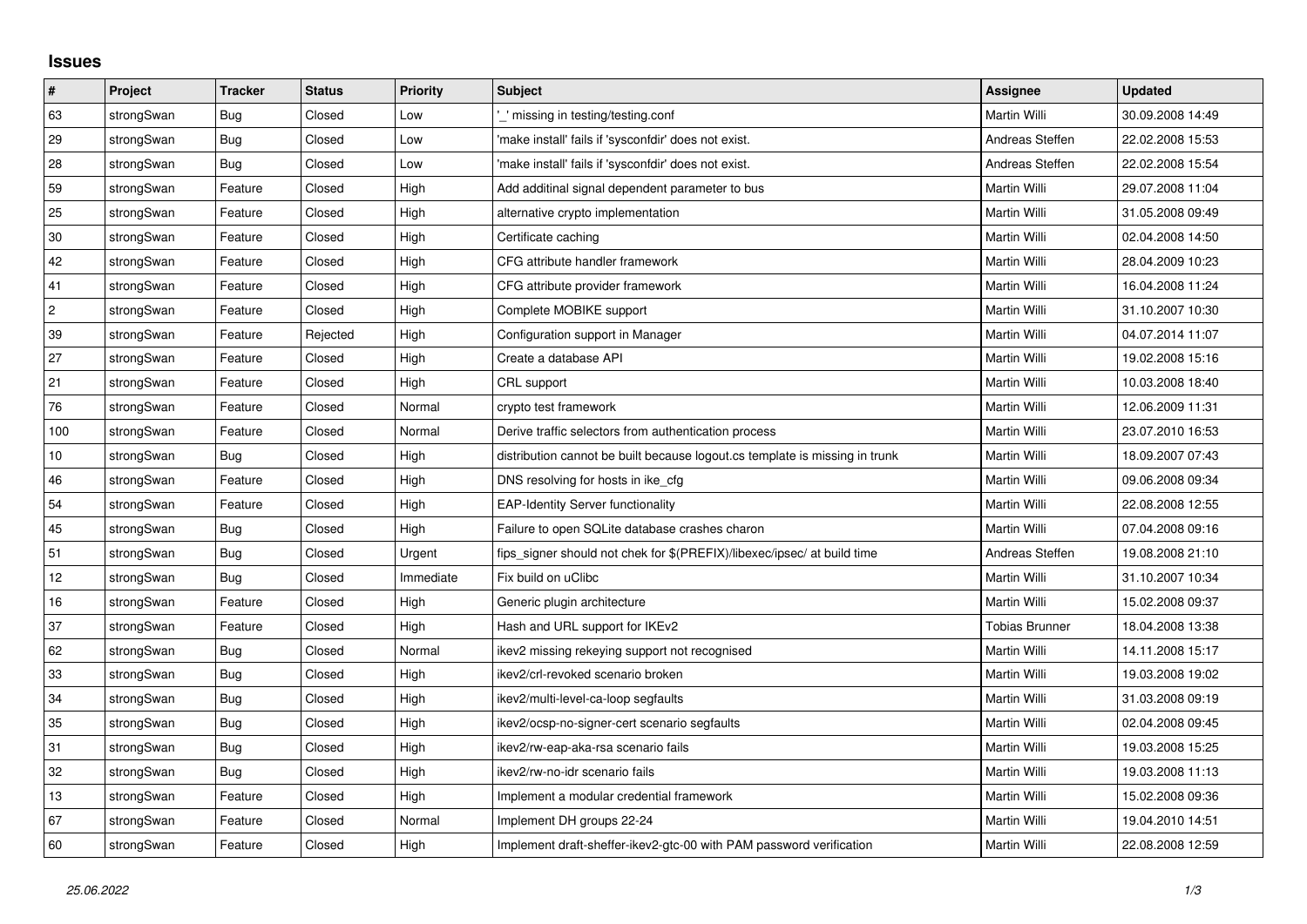| ∦            | Project    | <b>Tracker</b> | <b>Status</b> | <b>Priority</b> | <b>Subject</b>                                                 | Assignee              | <b>Updated</b>   |
|--------------|------------|----------------|---------------|-----------------|----------------------------------------------------------------|-----------------------|------------------|
| 15           | strongSwan | Feature        | Closed        | High            | Implement rauthentication using RFC4478                        | Martin Willi          | 30.11.2007 14:55 |
| 55           | strongSwan | Bug            | Closed        | High            | Implement SHA512/384/256 HMAC with proper truncation in kernel | Martin Willi          | 03.12.2009 11:41 |
| 69           | strongSwan | Feature        | Closed        | Normal          | Improve scheduler performance                                  | <b>Tobias Brunner</b> | 04.12.2008 17:03 |
| 71           | strongSwan | Bug            | Closed        | High            | Improved Acquire handling                                      | Martin Willi          | 20.05.2009 11:54 |
| 19           | strongSwan | Feature        | Closed        | High            | Include EAP-MD5 into trunk                                     | <b>Martin Willi</b>   | 13.12.2007 09:48 |
| 14           | strongSwan | Feature        | Closed        | High            | Initiate/Terminate IKE_SAs                                     | Martin Willi          | 13.11.2007 14:04 |
| 78           | strongSwan | Feature        | Closed        | Normal          | Integrity tester for libstrongswan and all plugins.            | Martin Willi          | 27.06.2009 16:19 |
| 68           | strongSwan | Issue          | Closed        | Normal          | ipsec pool - unknown IPSec command                             | Martin Willi          | 06.05.2013 21:35 |
| 70           | strongSwan | <b>Bug</b>     | Closed        | High            | IPv6                                                           | Andreas Steffen       | 21.02.2009 11:09 |
| 65           | strongSwan | <b>Bug</b>     | Closed        | High            | Many UML tests fail                                            | Andreas Steffen       | 07.10.2008 07:09 |
| 18           | strongSwan | Feature        | Closed        | High            | Merge EAP-AKA module into trunk                                | Martin Willi          | 13.12.2007 09:47 |
| 52           | strongSwan | <b>Bug</b>     | Closed        | High            | Migrate ESP sequence number in update_sa                       | <b>Tobias Brunner</b> | 25.06.2008 08:40 |
| 43           | strongSwan | Bug            | Closed        | High            | missing certificate_identity in SQL database causes segfault   | Martin Willi          | 07.04.2008 10:08 |
| 8            | strongSwan | Bug            | Closed        | Urgent          | MOBIKE selects disappearing IPv6 address                       | Martin Willi          | 05.07.2007 09:03 |
| 64           | strongSwan | Bug            | Closed        | High            | MOBIKE with changed NAT mappings                               | <b>Martin Willi</b>   | 08.10.2008 14:21 |
| 44           | strongSwan | Bug            | Closed        | Normal          | multiple copies of ca certificate in cache                     |                       | 07.04.2008 10:51 |
| 40           | strongSwan | Feature        | Closed        | High            | NetworkManager support                                         | <b>Martin Willi</b>   | 22.08.2008 12:54 |
| 56           | strongSwan | Bug            | Closed        | High            | New interface for EAP-SIM backend                              | Martin Willi          | 24.10.2008 10:23 |
| 57           | strongSwan | Feature        | Closed        | Normal          | new pluto connection option: verify_identifier                 | Andreas Steffen       | 25.07.2013 10:07 |
| 38           | strongSwan | Feature        | New           | Low             | OCSP in IKE payload, RFC4806                                   |                       | 19.12.2014 14:20 |
| 22           | strongSwan | Feature        | Closed        | High            | OCSP support                                                   | Martin Willi          | 10.03.2008 18:41 |
| 214          | strongSwan | Bug            | Closed        | Normal          | OS X lacks sem_timedwait                                       | Martin Willi          | 20.08.2012 17:22 |
| 48           | strongSwan | Feature        | Closed        | High            | Parallel trustchain verification                               | <b>Martin Willi</b>   | 16.04.2008 11:33 |
| $\mathbf{1}$ | strongSwan | Feature        | Closed        | High            | Partial MOBIKE implementation                                  | Martin Willi          | 02.07.2007 16:14 |
| 66           | strongSwan | Bug            | Closed        | Normal          | patch for alignment buffer on xscale ARM processor             | Martin Willi          | 14.11.2008 15:35 |
| 23           | strongSwan | Feature        | Closed        | Low             | PKCS#11 based smartcard implementation                         | <b>Martin Willi</b>   | 12.10.2010 13:42 |
| 58           | strongSwan | Bug            | Closed        | Normal          | Please fix bashism in /src/ipsec/ipsec.in                      | Martin Willi          | 16.07.2008 09:08 |
| $17$         | strongSwan | Feature        | Closed        | High            | Pluggable crypto modules                                       | Martin Willi          | 15.02.2008 09:36 |
| 20           | strongSwan | Feature        | Closed        | High            | Pluggable fetcher plugins                                      | Martin Willi          | 18.02.2008 09:58 |
| 128          | strongSwan | Feature        | Closed        | Normal          | Plugin dependencies                                            | Martin Willi          | 06.02.2012 10:51 |
| 50           | strongSwan | Bug            | Closed        | High            | plutostderrlog option missing                                  | Martin Willi          | 11.05.2008 10:10 |
| 26           | strongSwan | Bug            | Closed        | High            | Port all tools to new crypto/credential APIs                   | Martin Willi          | 21.03.2008 18:04 |
| 53           | strongSwan | <b>Bug</b>     | Closed        | Normal          | Printf handler for proposal t                                  | Martin Willi          | 12.06.2008 14:23 |